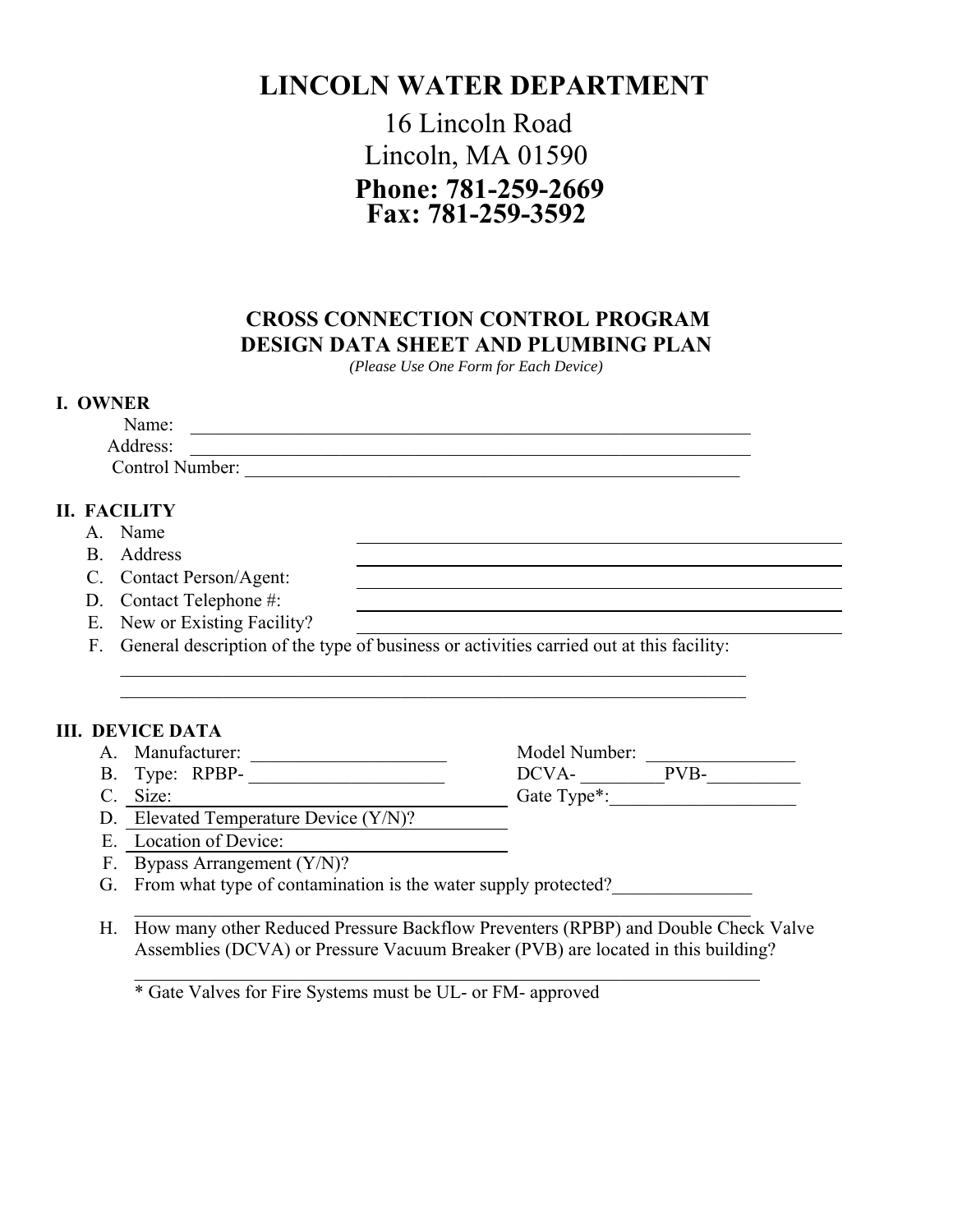#### **IV. DEVICE MAINTENANCE AND TESTING SCHEDULE**

Describe the maintenance and testing schedule of the above device: (Please refer to 310 CMR 22.22)

### .**V. CROSS CONNECTION PLAN SUBMITTAL REQUIREMENTS**  Plumbing Plan: 1. Completed title block (name of facility, address, date, preparer, scale, etc. see next page) 2. Schematic or blueprint of plumbing system (at least 8 1/2" x 11"), using accepted symbols and nomenclature, detailing: a. Clearance in device installations; b. Location of upstream and downstream shutoff valves c. Make, model, size and alignment of device d. Location of potable water lines e. System, source, or equipment fed downstream of device complete with information on the secondary system (operating pressures, chemical treatment, etc.) Submitted By: Of:  $\overline{\qquad \qquad }$ Date: University of the Contract of the Contract of the Contract of the Contract of the Contract of the Contract of the Contract of the Contract of the Contract of the Contract of the Contract of the Contract of the Contra Telephone: Owner/Agent Signature: Date: